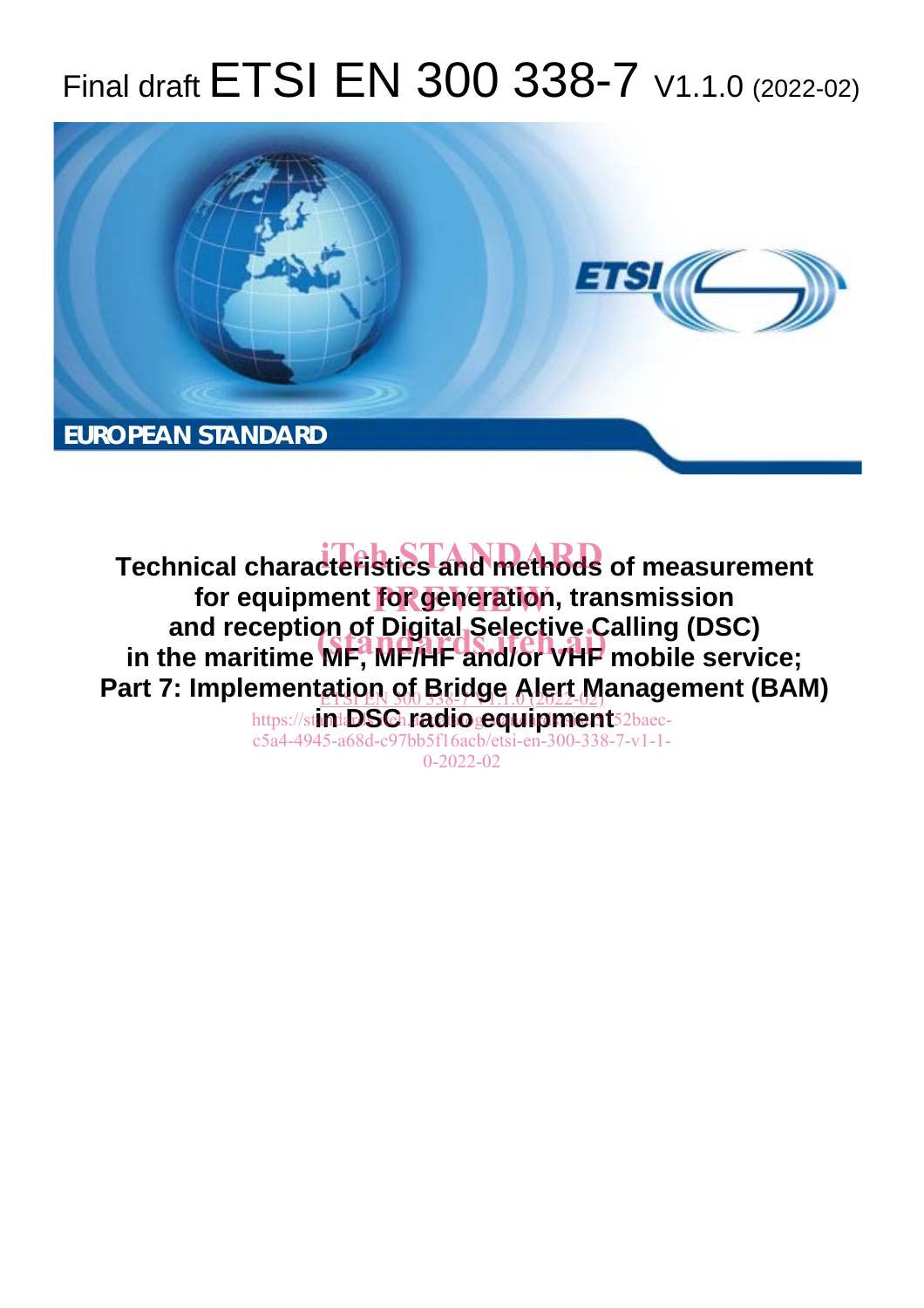Reference DEN/ERM-TGMAR-087-7

Keywords DSC, GMDSS, maritime, radio, SAR

*ETSI* 

650 Route des Lucioles F-06921 Sophia Antipolis Cedex - FRANCE

Tel.: +33 4 92 94 42 00 Fax: +33 4 93 65 47 16

Siret N° 348 623 562 00017 - APE 7112B Association à but non lucratif enregistrée à la Sous-Préfecture de Grasse (06) N° w061004871

#### *Important notice*

The present document can be downloaded from: http://www.etsi.org/standards-search

The present document may be made available in electronic versions and/or in print. The content of any electronic and/or<br>Drint versions of the present document shall not be modified without the prior written authorization o print versions of the present document shall not be modified without the prior written authorization of ETSI. In case of any existing or perceived difference in contents between such versions and/or in print, the prevailing version of an ETSI eived difference in contents between such versions and/or in print, the prevailing vers<br>deliverable is the one made publicly available in PDF format at <u>www.etsi.org/deliver</u>.

Users of the present document should be aware that the document may be subject to revision or change of status. Information on the current status of this and other ETSI documents is available at : should be aware that the document may be subject<br>ι the current status of this and other ETSI documents<br><u>https://portal.etsi.org/TB/ETSIDeliverableStatus.aspx</u>

If you find errors in the present document, please send your comment to one of the following services: https://portal.etsi.org/People/CommiteeSupportStaff.aspx

https://standards.iteh.ai/catalog/standards/sist/5752baec-

c5a4-494**Notice of disclaimer & limitation of liability** 1-1-

The information provided in the present deliverable is directed solely to professionals who have the appropriate degree of experience to understand and interpret its content in accordance with generally accepted engineering or other professional standard and applicable regulations.

No recommendation as to products and services or vendors is made or should be implied.

In no event shall ETSI be held liable for loss of profits or any other incidental or consequential damages.

Any software contained in this deliverable is provided "AS IS" with no warranties, express or implied, including but not limited to, the warranties of merchantability, fitness for a particular purpose and non-infringement of intellectual property rights and ETSI shall not be held liable in any event for any damages whatsoever (including, without limitation, damages for loss of profits, business interruption, loss of information, or any other pecuniary loss) arising out of or related to the use of or inability to use the software.

#### *Copyright Notification*

No part may be reproduced or utilized in any form or by any means, electronic or mechanical, including photocopying and microfilm except as authorized by written permission of ETSI. The content of the PDF version shall not be modified without the written authorization of ETSI.

The copyright and the foregoing restriction extend to reproduction in all media.

© ETSI 2022. All rights reserved.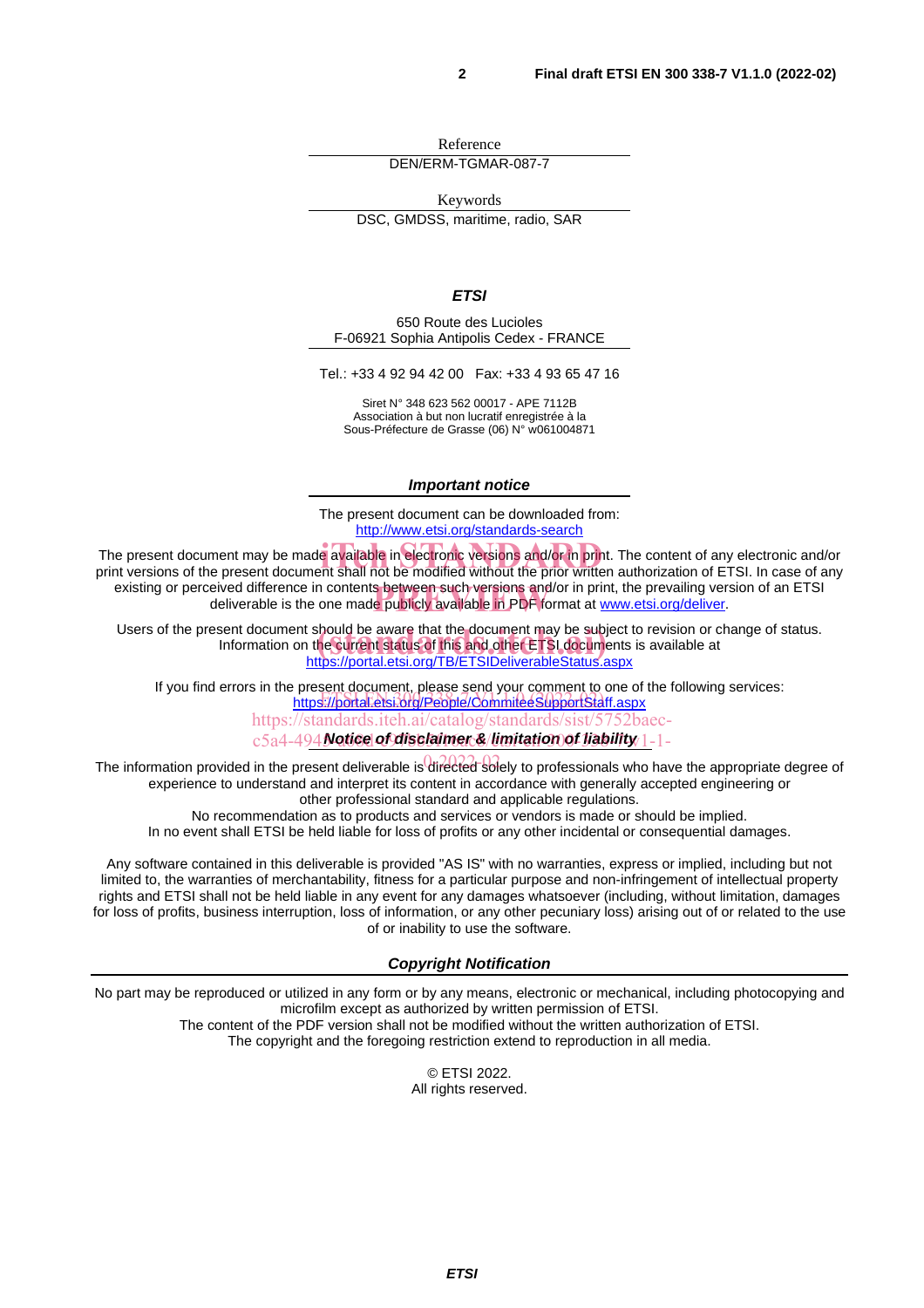# Contents

| 1                  |                                                                                                                                                                                                                                |  |  |
|--------------------|--------------------------------------------------------------------------------------------------------------------------------------------------------------------------------------------------------------------------------|--|--|
| $\overline{2}$     |                                                                                                                                                                                                                                |  |  |
| 2.1                |                                                                                                                                                                                                                                |  |  |
| 2.2                |                                                                                                                                                                                                                                |  |  |
| 3                  |                                                                                                                                                                                                                                |  |  |
| 3.1                |                                                                                                                                                                                                                                |  |  |
| 3.2                |                                                                                                                                                                                                                                |  |  |
| 3.3                |                                                                                                                                                                                                                                |  |  |
| 4                  |                                                                                                                                                                                                                                |  |  |
| 4.1                |                                                                                                                                                                                                                                |  |  |
| 4.1.1              |                                                                                                                                                                                                                                |  |  |
| 4.1.2              |                                                                                                                                                                                                                                |  |  |
| 4.1.3              |                                                                                                                                                                                                                                |  |  |
| 4.2                |                                                                                                                                                                                                                                |  |  |
| 4.2.1              |                                                                                                                                                                                                                                |  |  |
| 4.2.2              |                                                                                                                                                                                                                                |  |  |
| 4.2.3              |                                                                                                                                                                                                                                |  |  |
| 4.3                | Methods of test and required test results. The Maximum Material of the state of the state of the state of the state of the state of the state of the state of the state of the state of the state of the state of the state of |  |  |
| 4.3.1              |                                                                                                                                                                                                                                |  |  |
| 4.3.2              |                                                                                                                                                                                                                                |  |  |
| 4.3.2.1            |                                                                                                                                                                                                                                |  |  |
| 4.3.2.2            |                                                                                                                                                                                                                                |  |  |
| 4.3.3              |                                                                                                                                                                                                                                |  |  |
| 4.3.4              | Methods of test and required test results/catalog/standards/sist/5752bacc-                                                                                                                                                     |  |  |
| 5                  | Bridge Alert Management 45-a68d-c97bb5f16acb/etsi-en-300-338-7-v1-1-                                                                                                                                                           |  |  |
| 5.1                |                                                                                                                                                                                                                                |  |  |
| 5.2                |                                                                                                                                                                                                                                |  |  |
| 5.2.1              |                                                                                                                                                                                                                                |  |  |
| 5.2.2              |                                                                                                                                                                                                                                |  |  |
| 5.2.3              |                                                                                                                                                                                                                                |  |  |
| 5.3                |                                                                                                                                                                                                                                |  |  |
| 5.3.1              |                                                                                                                                                                                                                                |  |  |
| 5.3.2              |                                                                                                                                                                                                                                |  |  |
| 6                  |                                                                                                                                                                                                                                |  |  |
| 6.1                |                                                                                                                                                                                                                                |  |  |
| 6.1.1              |                                                                                                                                                                                                                                |  |  |
| 6.1.2              |                                                                                                                                                                                                                                |  |  |
| 6.2                | Handling DSC alerts of types "distress" and "distress relay" in received distress automated procedure                                                                                                                          |  |  |
|                    |                                                                                                                                                                                                                                |  |  |
| 6.2.1              |                                                                                                                                                                                                                                |  |  |
| 6.2.2              |                                                                                                                                                                                                                                |  |  |
| 6.2.3              |                                                                                                                                                                                                                                |  |  |
| 6.2.3.1<br>6.2.3.2 |                                                                                                                                                                                                                                |  |  |
| 6.3                | Handling DSC alerts in received non-distress automated procedure other than category urgency 21                                                                                                                                |  |  |
| 6.3.1              |                                                                                                                                                                                                                                |  |  |
| 6.3.2              |                                                                                                                                                                                                                                |  |  |
| 6.3.3              |                                                                                                                                                                                                                                |  |  |
| 6.4                |                                                                                                                                                                                                                                |  |  |
| 6.4.1              |                                                                                                                                                                                                                                |  |  |
|                    |                                                                                                                                                                                                                                |  |  |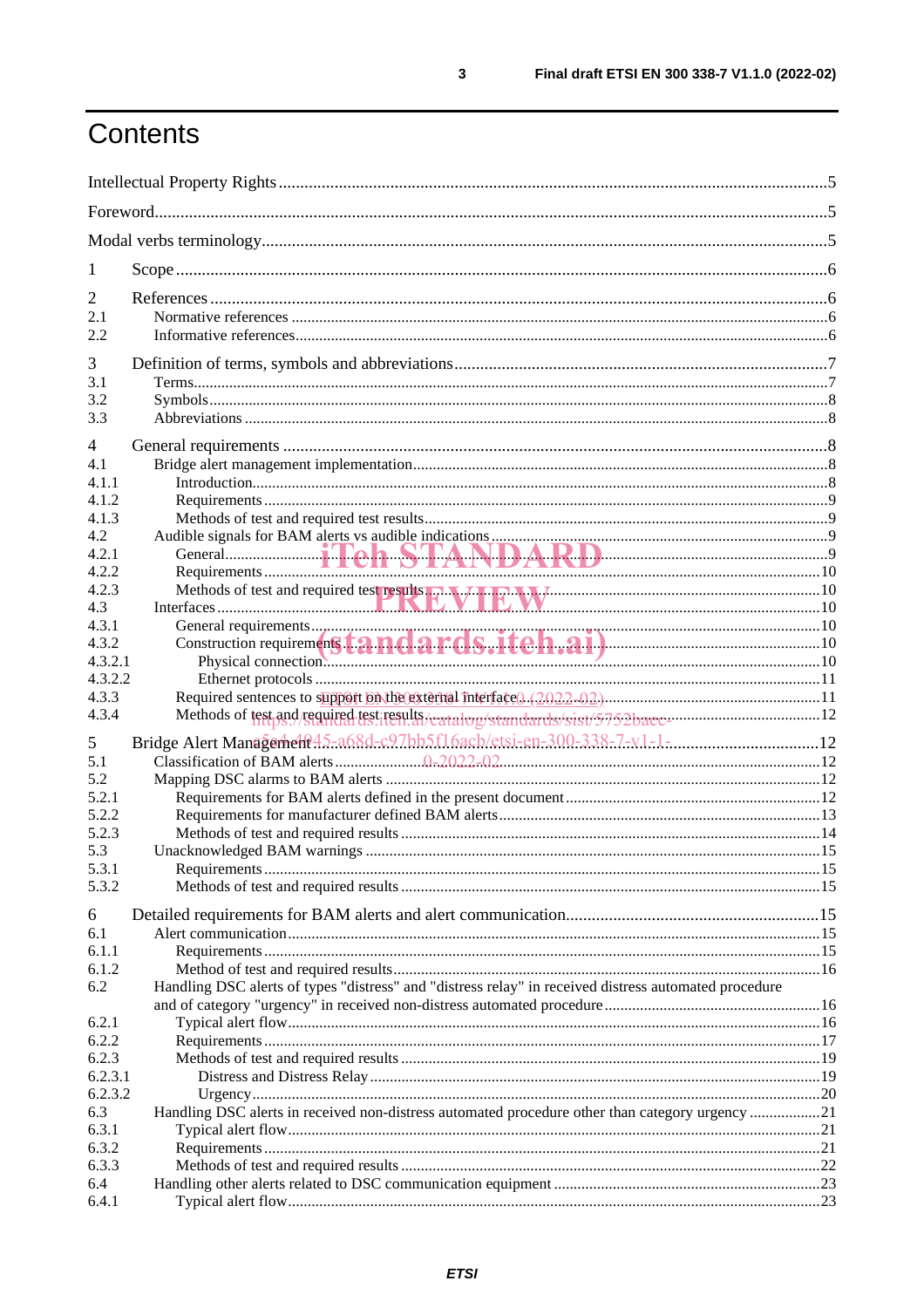| 6.4.2   |                                                                                            |  |
|---------|--------------------------------------------------------------------------------------------|--|
| 6.4.2.1 |                                                                                            |  |
| 6.4.2.2 |                                                                                            |  |
| 6.4.3   |                                                                                            |  |
| 6.4.3.1 |                                                                                            |  |
| 6.4.3.2 |                                                                                            |  |
| 6.4.4   |                                                                                            |  |
| 6.4.4.1 |                                                                                            |  |
| 6.4.4.2 |                                                                                            |  |
|         |                                                                                            |  |
|         | <b>Annex A (normative):</b><br>Audible indications and BAM alert audible signals 30        |  |
| A.1     |                                                                                            |  |
|         | Guidelines for designing DSC radios to the BAM concept 32<br><b>Annex B</b> (informative): |  |
| B.1     |                                                                                            |  |

# **iTeh STANDARD PREVIEW (standards.iteh.ai)**

ETSI EN 300 338-7 V1.1.0 (2022-02) https://standards.iteh.ai/catalog/standards/sist/5752baecc5a4-4945-a68d-c97bb5f16acb/etsi-en-300-338-7-v1-1- 0-2022-02

*ETSI*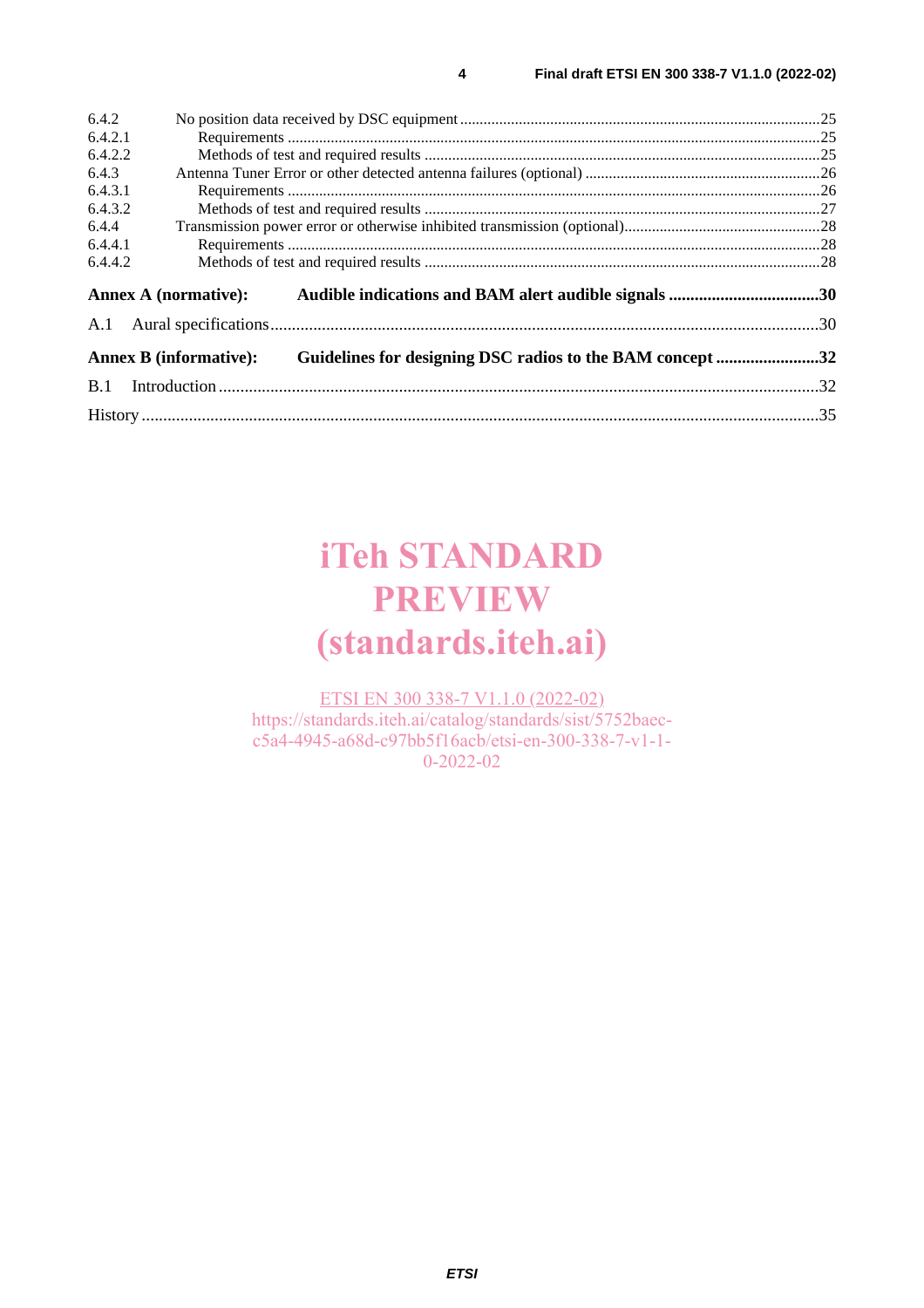# Intellectual Property Rights

#### Essential patents

IPRs essential or potentially essential to normative deliverables may have been declared to ETSI. The declarations pertaining to these essential IPRs, if any, are publicly available for **ETSI members and non-members**, and can be found in ETSI SR 000 314: *"Intellectual Property Rights (IPRs); Essential, or potentially Essential, IPRs notified to ETSI in respect of ETSI standards"*, which is available from the ETSI Secretariat. Latest updates are available on the ETSI Web server (https://ipr.etsi.org/).

Pursuant to the ETSI Directives including the ETSI IPR Policy, no investigation regarding the essentiality of IPRs, including IPR searches, has been carried out by ETSI. No guarantee can be given as to the existence of other IPRs not referenced in ETSI SR 000 314 (or the updates on the ETSI Web server) which are, or may be, or may become, essential to the present document.

#### **Trademarks**

The present document may include trademarks and/or tradenames which are asserted and/or registered by their owners. ETSI claims no ownership of these except for any which are indicated as being the property of ETSI, and conveys no right to use or reproduce any trademark and/or tradename. Mention of those trademarks in the present document does not constitute an endorsement by ETSI of products, services or organizations associated with those trademarks.

**DECT™**, **PLUGTESTS™**, **UMTS™** and the ETSI logo are trademarks of ETSI registered for the benefit of its Members. **3GPP™** and **LTE™** are trademarks of ETSI registered for the benefit of its Members and of the 3GPP Members. **3GPP<sup>TM</sup>** and LTE<sup>TM</sup> are trademarks of ETSI registered for the benefit of its Members and of the 3GPP<br>Organizational Partners. oneM2M<sup>TM</sup> logo is a trademark of ETSI registered for the benefit of its Members and oneM2M Partners. **GSM**<sup>®</sup> and the GSM logo are trademarks registered and owned by the GSM Association.

## Foreword



This final draft European Standard (EN) has been produced by ETSI Technical Committee Electromagnetic compatibility and Radio spectrum Matters (ERM), and is now submitted for the Vote phase of the ETSI standards EN Approval Procedure. https://standards.iteh.ai/catalog/standards/sist/57

The present document is part 7 of a multi-part deliverable. Full details of the entire series can be found in ETSI<br>EN 200.222.1 E 11 EN 300 338-1 [i.1]. c5a4-4945-a68d-c97bb5f16acb/etsi-en-300-338-7-v1-1-

| <b>Proposed national transposition dates</b>                                                |                                 |  |  |
|---------------------------------------------------------------------------------------------|---------------------------------|--|--|
| Date of latest announcement of this EN (doa):                                               | 3 months after ETSI publication |  |  |
| Date of latest publication of new National Standard<br>or endorsement of this $EN$ (dop/e): | 6 months after doa              |  |  |
| Date of withdrawal of any conflicting National Standard (dow):                              | 18 months after doa             |  |  |

# Modal verbs terminology

In the present document "**shall**", "**shall not**", "**should**", "**should not**", "**may**", "**need not**", "**will**", "**will not**", "**can**" and "**cannot**" are to be interpreted as described in clause 3.2 of the ETSI Drafting Rules (Verbal forms for the expression of provisions).

"**must**" and "**must not**" are **NOT** allowed in ETSI deliverables except when used in direct citation.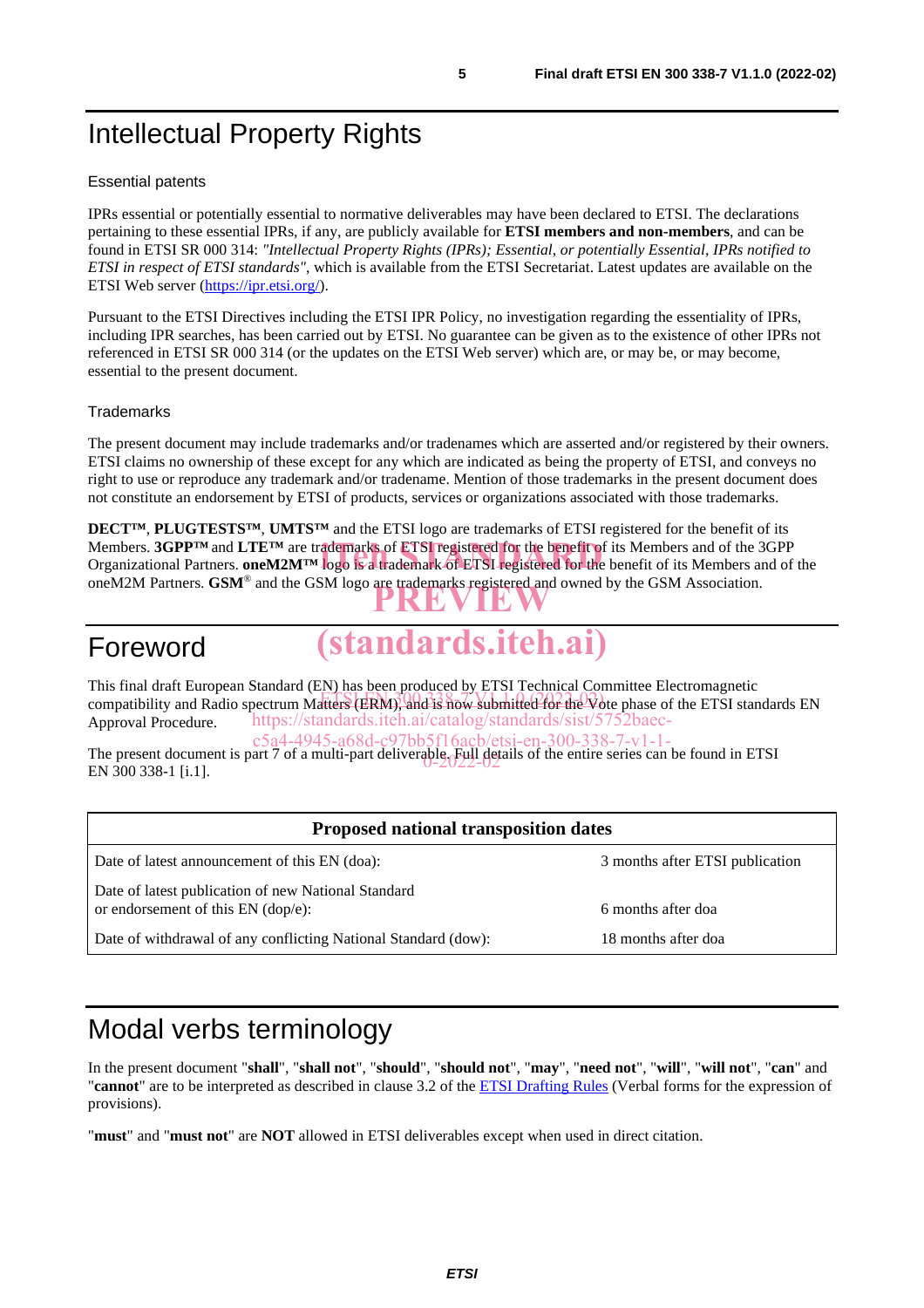## 1 Scope

The present document specifies the minimum requirements for GMDSS radiocommunication system using Digital Selective Calling (DSC) Class A, with the capability to operate on a SOLAS bridge with the application of SOLAS regulation V/15 [i.4] and thus implementing the BAM concept defined by IMO in MSC.302(87) [8].

# 2 References

### 2.1 Normative references

References are either specific (identified by date of publication and/or edition number or version number) or non-specific. For specific references, only the cited version applies. For non-specific references, the latest version of the referenced document (including any amendments) applies.

Referenced documents which are not found to be publicly available in the expected location might be found at https://docbox.etsi.org/Reference/.

NOTE: While any hyperlinks included in this clause were valid at the time of publication, ETSI cannot guarantee their long term validity.

| The following referenced documents are necessary for the application of the present document. |                                                                                                                                                                                        |  |  |
|-----------------------------------------------------------------------------------------------|----------------------------------------------------------------------------------------------------------------------------------------------------------------------------------------|--|--|
| $[1]$                                                                                         | Recommendation ITU-R M.493-15: "Digital selective-calling system for use in the maritime                                                                                               |  |  |
|                                                                                               | mobile service".                                                                                                                                                                       |  |  |
| $[2]$                                                                                         | ETSI EN 300 338-2: "Technical characteristics and methods of measurement for equipment for                                                                                             |  |  |
|                                                                                               | generation, transmission and reception of Digital Selective Calling (DSC) in the maritime MF,<br>MF/HF and/or VHF mobile service; Part 2: Class A DSC L                                |  |  |
| $[3]$                                                                                         | IEC 62923-1 (Ed. 1) (2018): "Maritime navigation and radiocommunication equipment and                                                                                                  |  |  |
|                                                                                               | systems - Bridge alert management $\Delta$ Part 1: Operational and performance requirements, methods<br>of testitig and stequiled test results "catalog/standards/sist/5752baec-       |  |  |
| $[4]$                                                                                         | $c$ 5a4-4945-a68d-c97bb5f16acb/etsi-en-300-338-7-v1-1-<br>IEC 61162-1 (Ed. 5) (2016): "Maritime navigation and radiocommunication equipment and                                        |  |  |
|                                                                                               | systems - Digital interfaces - $Part' \overline{1}$ . Single talker and multiple listeners".                                                                                           |  |  |
| $[5]$                                                                                         | IEC 61162-2: "Maritime navigation and radiocommunication equipment and systems - Digital                                                                                               |  |  |
|                                                                                               | interfaces - Part 2: Single talker and multiple listeners, high-speed transmission".                                                                                                   |  |  |
| [6]                                                                                           | IEC 61162-450 (Ed. 2) (2018): "Maritime navigation and radiocommunication equipment and<br>systems - Digital interfaces - Part 450: Multiple talkers and multiple listeners - Ethernet |  |  |
|                                                                                               | interconnection".                                                                                                                                                                      |  |  |
| $[7]$                                                                                         | IEC 62923-2 (Ed. 1) (2018): "Maritime navigation and radiocommunication equipment and                                                                                                  |  |  |
|                                                                                               | systems - Bridge alert management - Part 2: Alert and cluster identifiers and other additional<br>features".                                                                           |  |  |
| [8]                                                                                           | IMO Resolution MSC.302(87): "Adoption of performance standards for bridge alert                                                                                                        |  |  |
|                                                                                               | management".                                                                                                                                                                           |  |  |

## 2.2 Informative references

References are either specific (identified by date of publication and/or edition number or version number) or non-specific. For specific references, only the cited version applies. For non-specific references, the latest version of the referenced document (including any amendments) applies.

NOTE: While any hyperlinks included in this clause were valid at the time of publication, ETSI cannot guarantee their long term validity.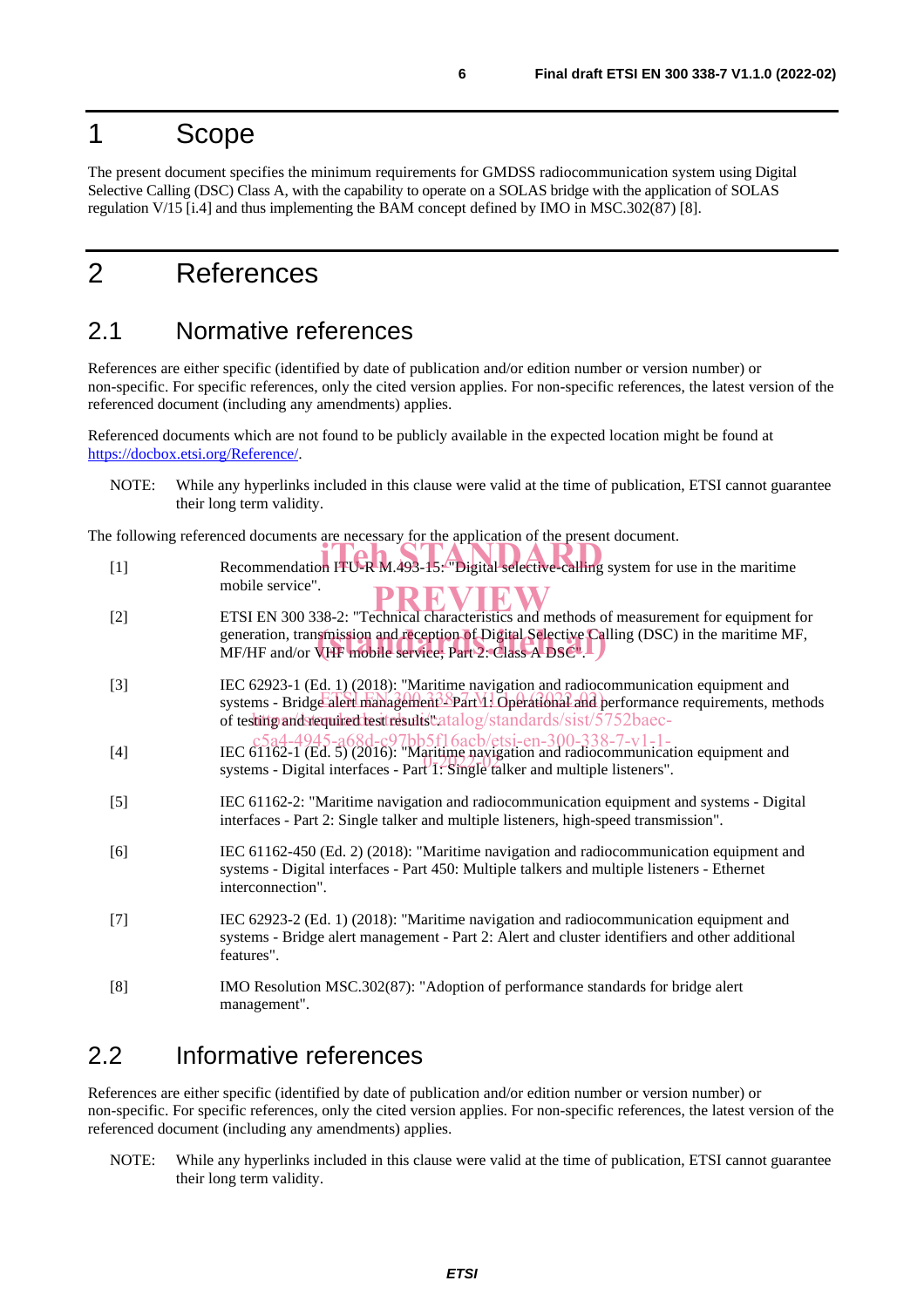The following referenced documents are not necessary for the application of the present document but they assist the user with regard to a particular subject area.

| [i.1] | ETSI EN 300 338-1: "Technical characteristics and methods of measurement for equipment for<br>generation, transmission and reception of Digital Selective Calling (DSC) in the maritime MF,<br>MF/HF and/or VHF mobile service; Part 1: Common requirements". |
|-------|---------------------------------------------------------------------------------------------------------------------------------------------------------------------------------------------------------------------------------------------------------------|
| [i.2] | IEC 62940:2016: "Maritime navigation and radiocommunication equipment and systems -<br>Integrated communication system (ICS) - Operational and performance requirements, methods of<br>testing and required test results".                                    |
| [i.3] | IEC 61097-3 (Ed. 2) (2017): "Global maritime distress and safety system (GMDSS) - Part 3:<br>Digital selective calling (DSC) equipment - Operational and performance requirements, methods<br>of testing and required results".                               |
| [i.4] | SOLAS: "International Convention for the Safety Of Life At Sea", 1974 (as amended).                                                                                                                                                                           |
| [i.5] | IMO Resolution A.1021(26) (2009): "Code on alerts and indicators".                                                                                                                                                                                            |

## 3 Definition of terms, symbols and abbreviations

#### 3.1 Terms

For the purposes of the present document, the terms given in ETSI EN 300 338-1 [i.1] and the following apply:

**acknowledge:** BAM alert acknowledge

**audible indication:** sound from the EUT that is not associated with raising a BAM alert of priority alarm or warning in the list of active alerts of the EUT **PREVIEW (standards.iteh.ai)**

NOTE: BAM alerts of priority caution and emergency alarm do not have a BAM audible signal, nor have states to handle acknowledgement or silencing. 338-7 V1.1.0 (2022-02)

EXAMPLE 1: A sound indicating a change of control position. dards/sist/5752baecc5a4-4945-a68d-c97bb5f16acb/etsi-en-300-338-7-v1-1-

EXAMPLE 2: Table 7.1.1 of IMO Resolution  $A_01021(26)2009$ , "Code on Alerts and Indicators" [i.5].

**BAM alert:** announcement of abnormal situations and conditions requiring attention

NOTE: BAM alerts are divided in four priorities: emergency alarms, alarms, warnings and cautions.

**distress event:** unique distress situation identified by two (VHF) or three (MF/HF) parameters of the distress information; the MMSI of the vessel in distress and the nature of distress and on MF/HF the mode of subsequent communication

**DSC acknowledge:** DSC procedure acknowledge

**DSC alarm:** event in DSC equipment as specified in ETSI EN 300 338-2 [2]

**DSC distress acknowledgement:** distress DSC message of type Alert Acknowledgement

**DSC distress alert:** distress DSC message of type Alert

**DSC distress relay:** distress DSC message of type Relay

**DSC urgency message:** non-distress DSC message of category Urgency

**non-distress DSC message:** DSC messages or DSC acknowledgements that do not have the format specifier or category of "distress"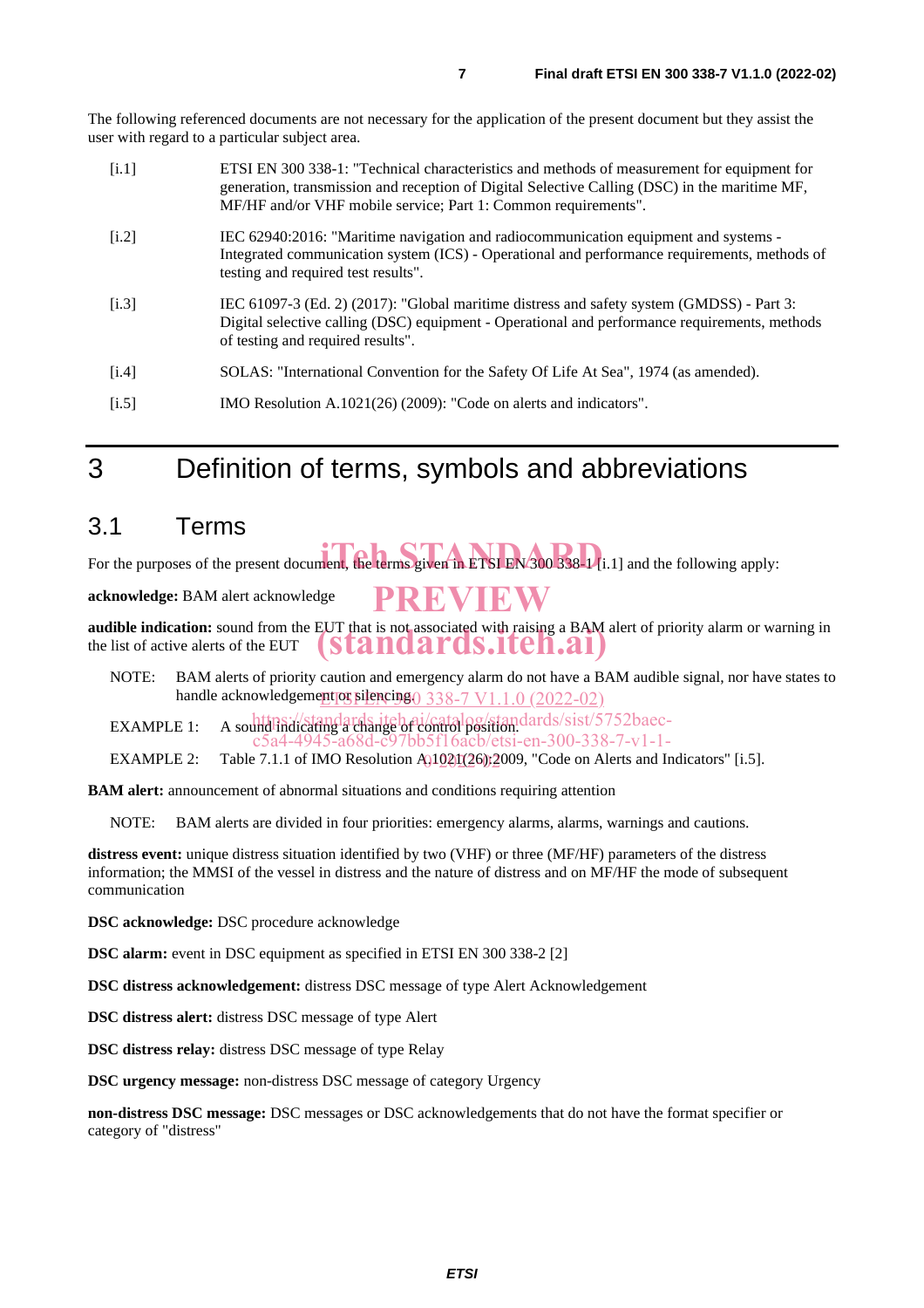## 3.2 Symbols

Void.

## 3.3 Abbreviations

For the purposes of the present document, the following abbreviations apply:

| A            | Assembly                                                            |  |  |
|--------------|---------------------------------------------------------------------|--|--|
| <b>BAM</b>   | <b>Bridge Alert Management</b>                                      |  |  |
| <b>CAM</b>   | <b>Central Alert Management</b>                                     |  |  |
| <b>DSC</b>   | <b>Digital Selective Calling</b>                                    |  |  |
| Ed           | Edition                                                             |  |  |
| EN           | European Norm                                                       |  |  |
| <b>ETSI</b>  | European Telecommunications Standards Institute                     |  |  |
| <b>EUT</b>   | <b>Equipment Under Test</b>                                         |  |  |
| <b>GMDSS</b> | Global Maritime Distress and Safety System                          |  |  |
| HF           | <b>High Frequency</b>                                               |  |  |
| <b>HMI</b>   | Human Machine Interface                                             |  |  |
| <b>ICS</b>   | <b>Integrated Communication System</b>                              |  |  |
| ID           | Identity                                                            |  |  |
| <b>IEC</b>   | <b>International Electrotechnical Commission</b>                    |  |  |
| <b>IMO</b>   | <b>International Maritime Organization</b>                          |  |  |
| IP           | Internet Protocol <sup>7</sup>                                      |  |  |
| <b>ITU</b>   | International Telecommunications Union                              |  |  |
| <b>ITU-R</b> | <b>ITU</b> - Radiocommunications sectors                            |  |  |
| MF           | Medium Frequency                                                    |  |  |
| <b>MMSI</b>  | Maritime Mobile Service Identity                                    |  |  |
| <b>MSC</b>   | Marine Safety Committee<br>dards.iteh.ai)                           |  |  |
| N            | North/Northern latitude                                             |  |  |
| NM           | <b>Nautical Mile</b>                                                |  |  |
| <b>OOW</b>   | Officer Of the Watch<br>300 338-7 V1.1.0 (2022-02)                  |  |  |
| RX           | Receive(d)/Receiving<br>ls.iteh.ai/catalog/standards/sist/5752baec- |  |  |
| S            | South/Southern latitude                                             |  |  |
| <b>SAR</b>   | Search And Rescue 68d-c97bb5f16acb/etsi-en-300-338-7-v1-1-          |  |  |
| <b>SFI</b>   | $0 - 2022 - 02$<br><b>System Function ID</b>                        |  |  |
| <b>SNMP</b>  | Simple Network Management Protocol                                  |  |  |
| <b>SOLAS</b> | International convention on the Safety Of Life At Sea 1974          |  |  |
| TAG          | <b>Transport Annotate and Group</b>                                 |  |  |
| TCP          | <b>Transmission Control Protocol</b>                                |  |  |
| TX           | Transmit(ted)/Transmitting                                          |  |  |
| <b>UDP</b>   | <b>User Datagram Protocol</b>                                       |  |  |
| VHF          | Very High Frequency                                                 |  |  |
|              |                                                                     |  |  |

# 4 General requirements

## 4.1 Bridge alert management implementation

#### 4.1.1 Introduction

Compliance with the BAM concept, including the interfaces required for BAM, is a functional and conceptual extension to, not a substitution of, facilities as required in ETSI EN 300 338-2 [2]. Compliance with ETSI EN 300 338-2 [2] is required unless the present document requires otherwise. According to MSC.302(87) [8] and IEC 62923-1 [3], in case of conflict between the alert requirements of ETSI EN 300 338-2 [2] and the present document, the requirements and tests of the present document and of MSC.302(87) [8], IEC 62923-1 [3] and IEC 62923-2 [7] shall take precedence.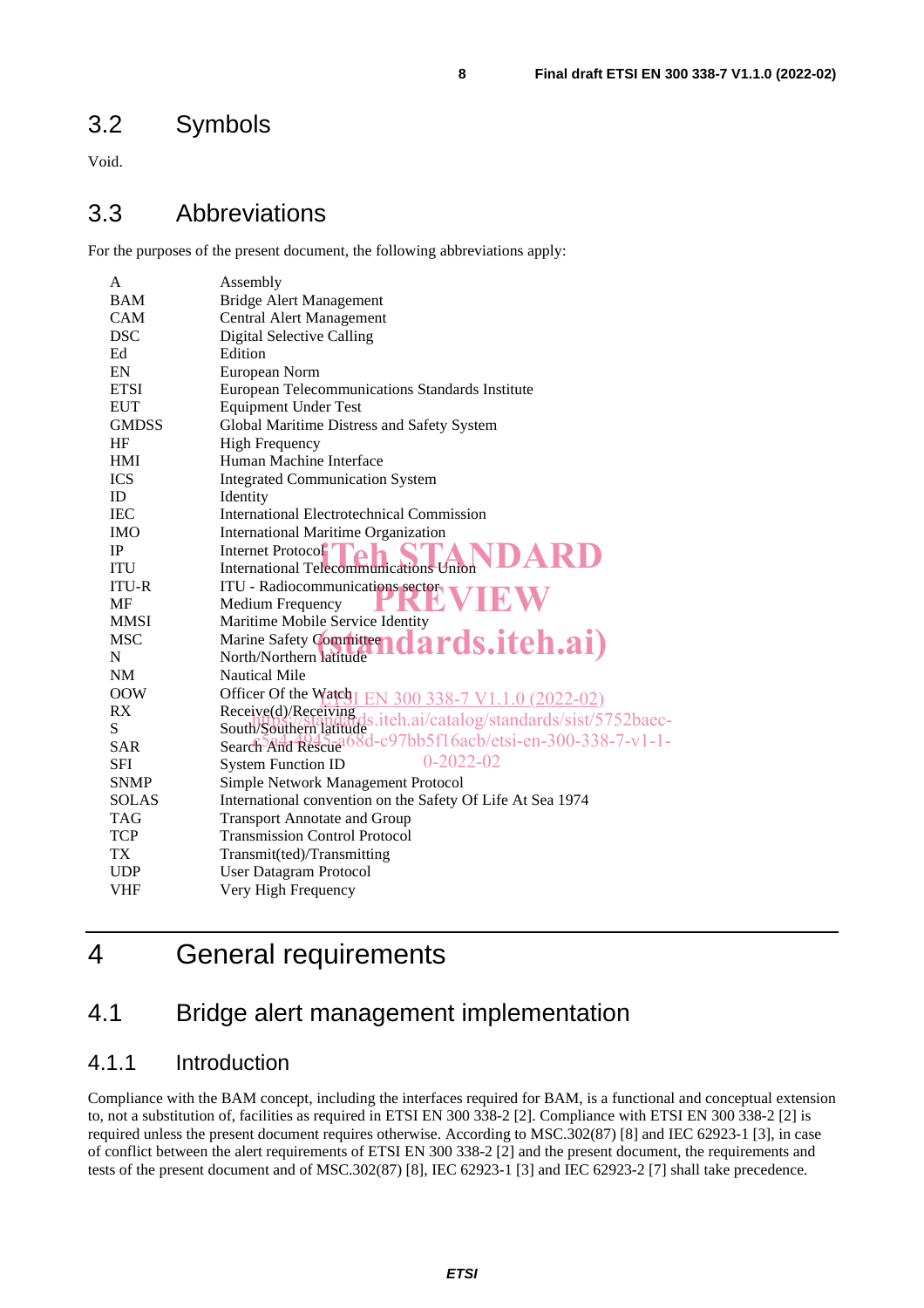According to the BAM concept it is necessary to prioritize BAM alerts and the priorities shall be determined by the DSC equipment. The BAM concept poses requirements on the alert definition concept, alert properties and the Human Machine Interface (HMI). For guidance see IEC 62923-1 [3], Annex E. Further a signalling interface and a protocol are defined for interfacing equipment to a CAM system or to other BAM compliant equipment according to IEC 62923-1 [3], IEC 61162-1 [4] and IEC 62923-2 [7]. The present document adopts the signalling protocol and allows, within limits, for DSC alarms from radio equipment to be part of the BAM concept or otherwise facilitates these.

#### 4.1.2 Requirements

The EUT shall comply with the requirements of ETSI EN 300 338-2 [2], IEC 62923-1 [3] and IEC 62923-2 [7].

Informative guidance on implementing Bridge Alert Management can be found in Annex B to the present document.

#### 4.1.3 Methods of test and required test results

It shall be confirmed that the EUT complies with the tests in ETSI EN 300 338-2 [2], IEC 62923-1 [3] and IEC 62923-2 [7].

## 4.2 Audible signals for BAM alerts vs audible indications

#### 4.2.1 General

**BAM alerts are alerts falling into the concept of Bridge Alert Management (BAM) (see MSC.302(87) [8] and** IEC 62923-1 [3]). BAM applies to all alerts presented on, or transferred to, the bridge of a vessel (the concept can also be applied in other areas). The visual and audible announcements of BAM alerts are always handled on be applied in other areas). The visual and audible announcements of BAM alerts are always handled on the EUT, and, within limitations, additionally on the CAM system. The latter of which is not covered in the present document (see within limitations, additionally on the CAM system. The latter of which is not cover<br>IEC 62923-1 [3] and IEC 62923-2 [7]. **[2] [1] [2] [1] [3] [1] [1] [1] [1]** 

The BAM concept provides, amongst others, requirements for a human machine interface and provides a standardized method to disseminate the information to the CAM system, thus requiring the support of the alert signalling interface and protocol as defined in **IEC 61162-1 [4] and IEC 62923-1 [3]** standards/sist/5752baec-

BAM alerts are distinct from matters such as DSC aurai falams. For the purpose of the present document the audible presentation and handling of DSC aurals defined in Recommendation ITU-R M.493-15 [1] and ETSI EN 300 338-2 [2] includes:

- audible signals. An audible signal is intended to recognize the existence and priority of a BAM alert and to identify the equipment where an audible BAM alert can be handled. In the present document some audible signals are directly based on DSC aurals, see Annex A and Table A.1;
- sound in the time allotted for speech output. Speech output is intended to recognize the specific BAM alert. Some DSC aurals are allowed or required for this purpose, see Annex A and Table A.1; and
- audible indications (see also IEC 62923-1 [3]). Most DSC aurals are audible indications for the purpose of the present document. The audible indications that occur together with a caution are listed in Annex A and Table A.1.

Audible indications indicating DSC aural alarms or other situations may be applied in the EUT for functionality that does not warrant a BAM alert, for example a tone for pressing the dedicated distress button, or for situations that do not warrant an audible BAM alert, for example when the corresponding BAM alerts raised are only characterized as a caution (thus without audible signal). Situations where ITU has defined sounds that need to be detached from alert management altogether are therefore not defined in the present document.

Audible indications (mandatory or manufacturer specific) may be applied subject to the requirements defined in clause 4.2.2.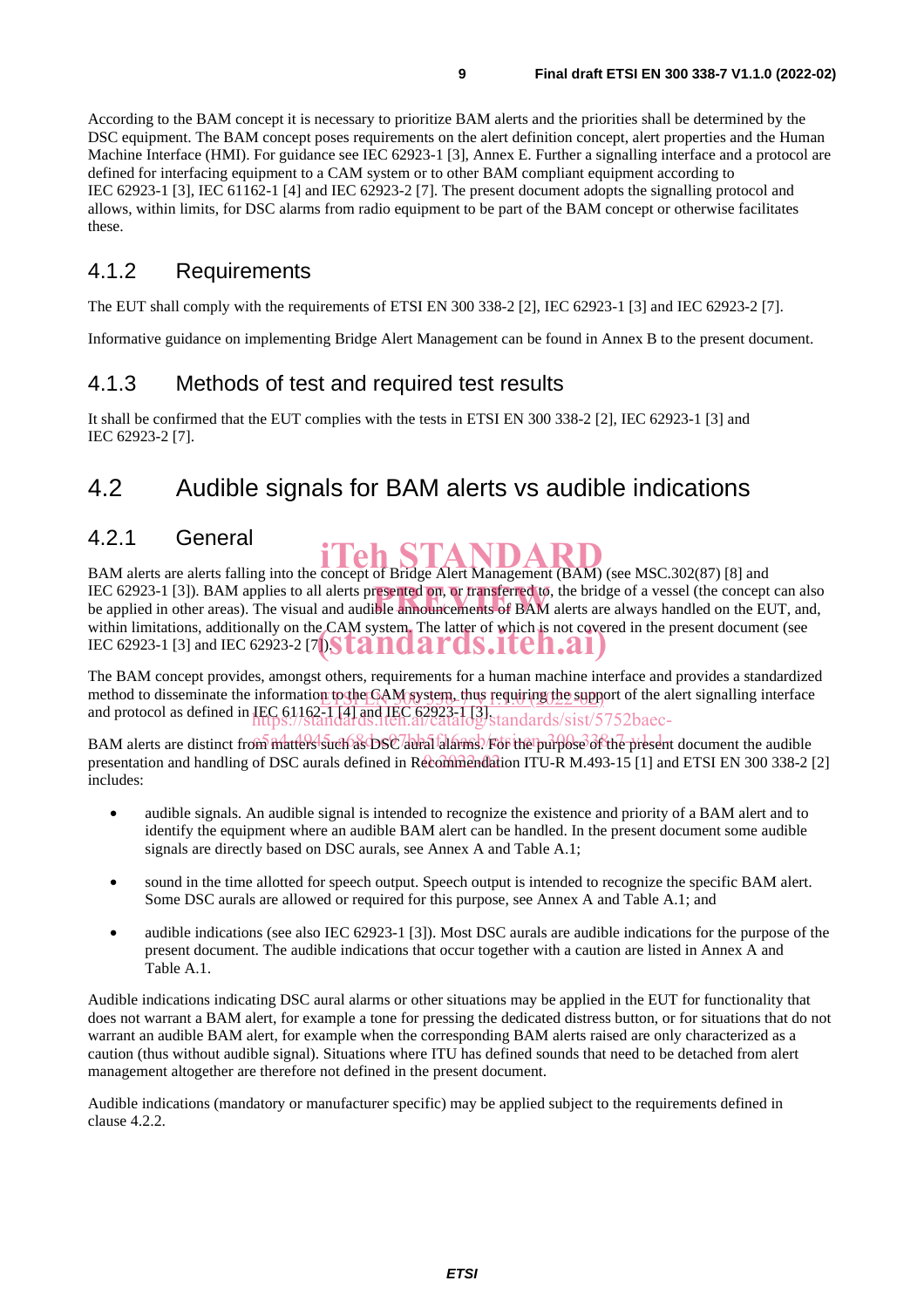#### 4.2.2 Requirements

BAM alerts of priority warning and alarm shall not be accompanied with an audible indication (only the audible presentation defined in IEC 62923-1 [3] is allowed).

All sounds provided by the EUT that are not required by the present document as (part of the) audible presentation of a BAM alert (i.e. an audible signal for a BAM alert and the signal in the time for 'speech output') are audible indications.

When an audible indication is provided, it shall:

- not be possible to be misinterpreted as a BAM alert;
- not be startling;
- be less disturbing then BAM alerts; and
- be either:
	- momentary or temporary without user interaction; or
	- stop after a defined user action on the equipment, which action is not related to alert management (this user action shall not involve the alert acknowledgement or silencing features). See also clause A.1.

#### 4.2.3 Methods of test and required test results

It shall be confirmed by inspection of the EUT that BAM alerts of priority warning and alarm are not accompanied with<br>an audible indication, thus only the audible presentation defined in IEC 62923-1 [3] shall occur. an audible indication, thus only the audible presentation defined in IEC  $62923-173$ ] shall occur.

It shall be confirmed by inspection of the EUT that when an audible indication is provided, e.g. along with a caution raised or detached from alert management, the audible indication:

- **example in the misinterpreted as a BAM alert, dards.itch.ai**)
- is not startling;
	- ETSI EN 300 338-7 V1.1.0 (2022-02)
- is less disturbing then BAM alerts dand ch.ai/catalog/standards/sist/5752baec
	- is either: c5a4-4945-a68d-c97bb5f16acb/etsi-en-300-338-7-v1-1-
		- 0-2022-02
		- momentary or temporary without user interaction; or
		- stops after a defined user action on the equipment, which action is not related to alert management (this user action shall not involve the alert acknowledgement or silencing features). See also clause A.1.

#### 4.3 Interfaces

#### 4.3.1 General requirements

Data interfaces for Bridge Alert Management purposes for the connection with a CAM system, and optionally other BAM compliant equipment, shall be provided and shall comply with at least one of the following standards IEC 61162-1 [4], IEC 61162-2 [5] or IEC 61162-450 [6]. The manufacturer shall specify which alternative(s) (defined in IEC 61162-1 [4], IEC 61162-2 [5] and IEC 61162-450 [6]) the physical interface(s) of the EUT supports.

#### 4.3.2 Construction requirements

#### 4.3.2.1 Physical connection

The general required interface may be:

• physically part of the individual equipment/function; and/or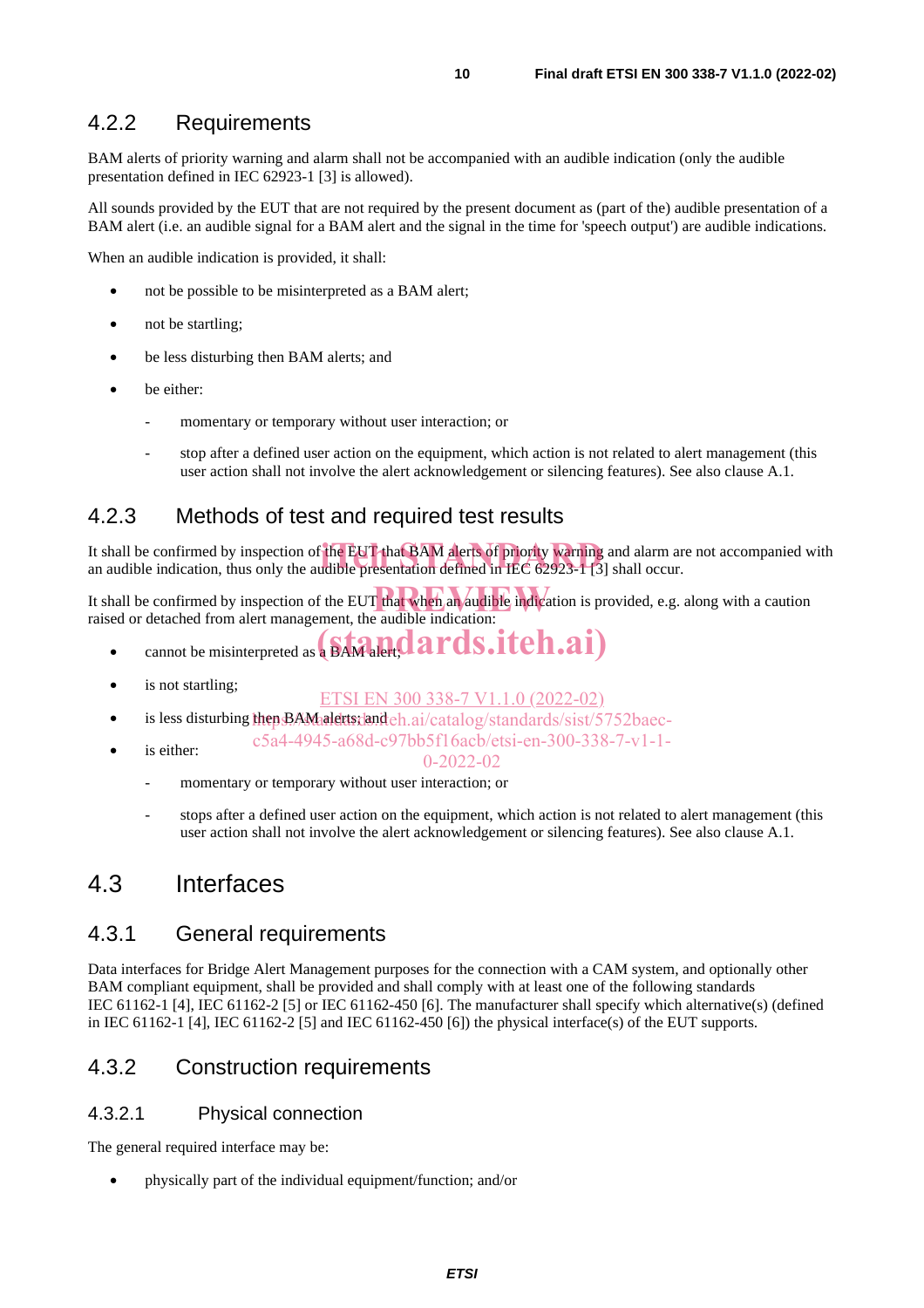• connected using an internal (optionally proprietary) interface to a system supporting the required interfaces towards the CAM (e.g. when the individual equipment/function is part of an ICS, see IEC 62940 [i.2]).

Any of these configurations shall constitute the EUT and compliance with the BAM standard IEC 62923-1 [3] shall be demonstrated, presented as a whole including the required external interfaces (see clause 4.3.1). The manufacturer shall declare for which configuration(s) the EUT is suitable. The EUT shall be tested for compliance with the requirements of the present document in all supported configurations.

In case equipment is also capable of being operated without a larger system, such as an ICS, the equipment shall also be capable of being configured to comply with the requirements of the present document, including the interfaces, by itself. In that case, the equipment shall be tested for compliance both as stand-alone equipment and as part of the larger system.

#### 4.3.2.2 Ethernet protocols

The IEC 61162-1 [4] sentences sent over the ethernet IEC 61162-450 [6] are using the UDP multicast datagrams. The traffic limitations and requirements shall be kept as specified in IEC 61162-450 [6].

Other protocols/logical connections may exist on the same physical connection (including TCP/IP or SNMP) if the equipment support these layers. Such extra logical connections may include the possibility of secure remote controlling of the equipment.

### 4.3.3 Required sentences to support on the external interface

The sentences to be used by the EUT over the BAM interface(s) shall be the ones specified in Table 1 and Table 2 below (see also IEC 61162-1 [4] and IEC 62923-1 [3]). **PREVIEW**

| Table 1. IEC 01102-1 J4] Sentences transmitted by the DSC equipment for DAM.                              |                  |                        |                                                                               |  |
|-----------------------------------------------------------------------------------------------------------|------------------|------------------------|-------------------------------------------------------------------------------|--|
|                                                                                                           |                  |                        |                                                                               |  |
| <b>Mnemonic</b>                                                                                           | <b>Interface</b> | <b>Name</b>            | <b>Comment</b>                                                                |  |
| <b>ALC</b>                                                                                                | <b>CAM</b>       | Cyclic alert list      | List of current BAM alerts                                                    |  |
| AGL (note 2)                                                                                              | <b>CAM</b>       | Alert group list,      | Definition of a functional group                                              |  |
| <b>ALF</b>                                                                                                | <b>CAM</b>       | lAlert sentence        | Details of a new or current BAM alert                                         |  |
| <b>ARC</b>                                                                                                | CAM <sub>1</sub> | 1Alett commandhefuseta | Alert command hof accepted                                                    |  |
| HBT (note 1)                                                                                              |                  |                        | Alert squrce 45-a6 Heartbeab 5f1 6acb/etsi-el Supports Heliable alert related |  |
|                                                                                                           |                  |                        | communication                                                                 |  |
| NOTE 1: Required for BAM compliant equipment, if that is able to request responsibility transfer of a BAM |                  |                        |                                                                               |  |
| alert from an external alert source.                                                                      |                  |                        |                                                                               |  |
| NOTE 2: Mandatory for functional alert group sources.                                                     |                  |                        |                                                                               |  |

## **Table 1: IEC 61162-1 [4] sentences transmitted by the DSC equipment for BAM**

#### **Table 2: IEC 61162-1 [4] sentences received by the DSC equipment for BAM**

| <b>Mnemonic</b>                                                                                       | <b>Interface</b>                                                                            | <b>Name</b>      | <b>Comment</b>                   |  |
|-------------------------------------------------------------------------------------------------------|---------------------------------------------------------------------------------------------|------------------|----------------------------------|--|
| <b>ACN</b>                                                                                            | CAM                                                                                         | Alert command    | Alert command e.g. acknowledge   |  |
| AGL (note 2)                                                                                          | Functional alert group sources                                                              | Alert group list | Definition of a functional group |  |
| HBT (note 1)                                                                                          | Alert source with function type R                                                           | Heartbeat        | Supports reliable alert related  |  |
|                                                                                                       |                                                                                             |                  | communication                    |  |
| NOTE 1: Mandatory for BAM compliant equipment, if that is able to accept a request for responsibility |                                                                                             |                  |                                  |  |
|                                                                                                       | transfer (see IEC 62923-1 [3] clause 6.9.2.2) from external equipment for BAM alerts of the |                  |                                  |  |
|                                                                                                       | EUT. DSC equipment is such able equipment.                                                  |                  |                                  |  |
|                                                                                                       | NOTE 2: Mandatory for equipment that supports displaying functional alert groups.           |                  |                                  |  |

Connection failure of, or failure within, any connected equipment, shall not affect the required performance of the DSC equipment.